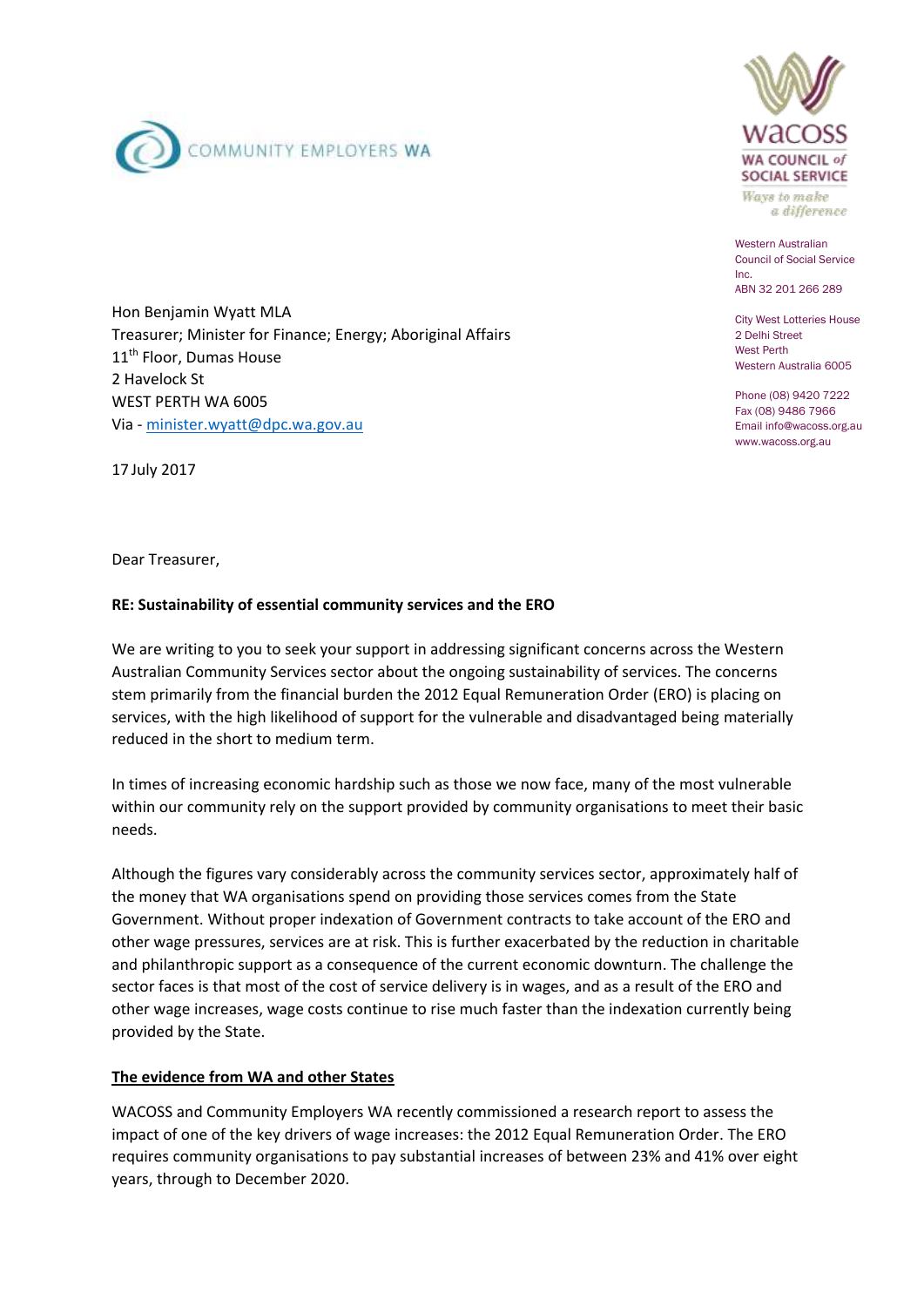The report, by the Curtin Not-for-profit Initiative found that 65% of programs run by organisations surveyed have been negatively impacted by 10% or more, with consequent threats to services and organisational sustainability. Eleven of the 19 organisations surveyed are under financial stress, with respondents reporting that they were *"likely to reduce output, reduce quality, reduce quantity, stop providing services, and/or fund the extra expense from limited existing assets."*

None of the annual ERO increases have been factored into the indexation formula set by the WA State Government. This is in contrast to the approach taken in other States. For example, the recent Queensland State Budget allocated compensation specifically for the ERO of \$137.7 million over four years, with an ongoing commitment of an additional \$52 million a year. Victoria introduced full funding for the ERO in their 2015 Budget. The Australian Government has subsidised the wage cost associated with the ERO since its inception in 2012.

The impact of the ERO wage increases is compounded by the recent Federal and State Minimum Wage decisions (3.3% and 2.8% respectively). These also have been left out of the State's indexation formula which is now based on CPI and has limited the increases to 0.83%. Again this is in contrast to other States where, most recently, the South Australian Government has allocated 'full indexation' at the rate of 2% for 2017-18 and 2018-19, and 2.5% for 2019-20 and 2020-21.

Since the release of the research report, WACOSS and CEWA have been provided with a number of case studies of individual services currently under threat. This includes a regional organisation where the CEO has reduced her paid hours to 22 per week (while continuing to work full time), in order to avoid immediate cuts to services. Other staff are going without overtime payments and are also cutting paid hours.

Some service providers have relinquished contracts altogether in order to concentrate on providing services that are properly funded. Such coping strategies are likely to be implemented more frequently in the next year if the wage-driven funding shortfalls are not addressed.

## **Recommendations / Next steps**

WACOSS and CEWA agree that the WA State Budget needs to allocate funds to compensate contracted service providers for the ERO and Minimum Wage increases. At a minimum, this needs to include a revised figure for the indexation of existing contracts, that factors in wage inflation resulting from the ERO and Minimum Wage decision. This is the only way we can ensure there will not be significant cuts to services and adverse effects on the most vulnerable and disadvantaged West Australians.

It has not been possible for us to determine from the Curtin research report the level of funding required to fully compensate for the ERO wage increases. As such we propose that:

- an interim allocation be made in the September budget, and
- Treasury work with WACOSS and CEWA to arrive at a true cost figure to be included in forward estimates in the next budget.